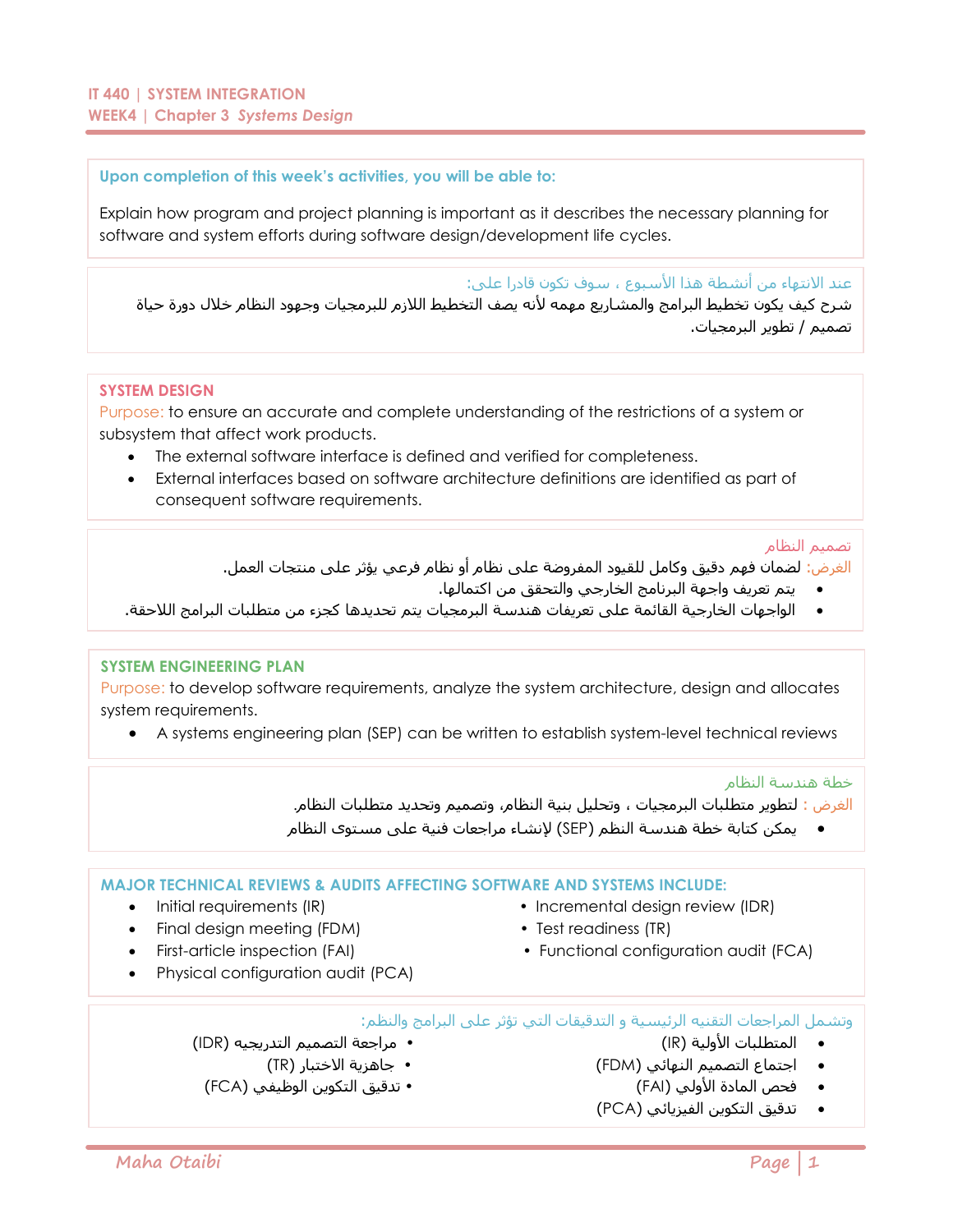# **PURPOSE AND ORGANIZATION**

Purpose: to address upgraded processes from a systems engineering point of view.

- Organization: three main sections:
	- Systems engineering
	- Technical program processes
	- **•** Engineering integration

## الغرض والتنظيم

الغرض : لمعالجة العمليات التي تمت ترقيتها من وجهة نظر هندسة النظم. التنظيم : ثالثة أقسام رئيسية:

- هندسة النظم
- عمليات البرنامج التقنيه
	- التكامل الهندسي

# **SYSTEMS ENGINEERING PLAN**

Purpose: describes an orderly and structured approach to the overall system design, software design/development, required formal reviews, and audits

Importance of team:

- documents/provides the technical expertise to execute activities throughout a software design/development life cycle.
- enables performance to be more effective
- enables technical planners to spend more time planning to ensure the customer assurance and satisfaction in addressing the technical challenges

خطة هندسة النظام

الغرض : يصف نهج منظم ومرتب لتصميم النظام العام، وتصميم / تطوير البرمجيات، والمراجعات الرسمية المطلوبة، وعمليات التدقيق

أهمية الفريق:

- الوثائق / يوفر الخبرة الفنية لتنفيذ األنشطة طوال دورة حياة تصميم /تطوير البرمجيات .
	- **•** تمكين الأداء لتكون أكثر فعالية
- تمكن المخططين التقنيين لقضاء المزيد من الوقت في التخطيط لضمان العمالء وضمان الرضا في التصدي للتحديات التقنية

# **SOFTWARE ARCHITECTURE EVALUATION**

Purpose: provides a common approach to developing the work product architecture. Application: implementation of enhancements for change or corrections to existing software architectures.

- Provides the viability of software architecture definitions to be applied
- Conflicts in requirements, architecture, or program and project plans are reported to product teams for resolution
- Program and project are analyzed to determine the impacts on architecture development.
- Objectives: operational scenarios and system or subsystem requirements

Scope: does use interface requirements to analyze operational designs, software risks, and plans to determine the objectives of the architecture.

Development: identified during development and made available to be understood before beginning a software design/development life cycle.